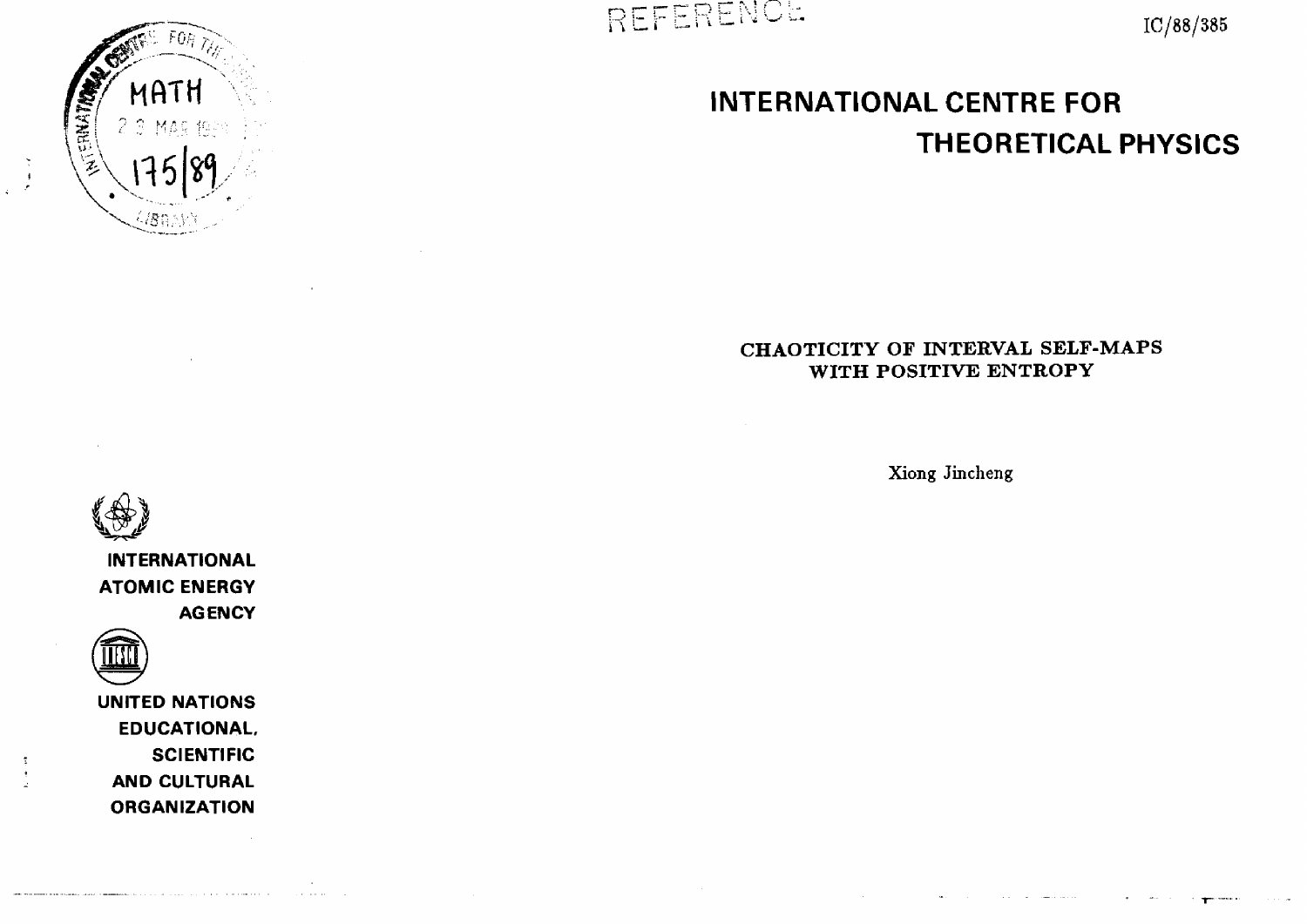$\frac{1}{2}\left(\frac{1}{2}\right)^{2}\left(\frac{1}{2}\right)^{2}=\frac{1}{2}\left(\frac{1}{2}\right)^{2}$ 

 $\mathcal{L}^{\text{max}}_{\text{max}}$  , where  $\mathcal{L}^{\text{max}}_{\text{max}}$ 

 $\sim 10^{-1}$ 

 $\mathbf{1}$  $\mathbf{I}_\mathrm{L}$ 

 $\mathbf{L}$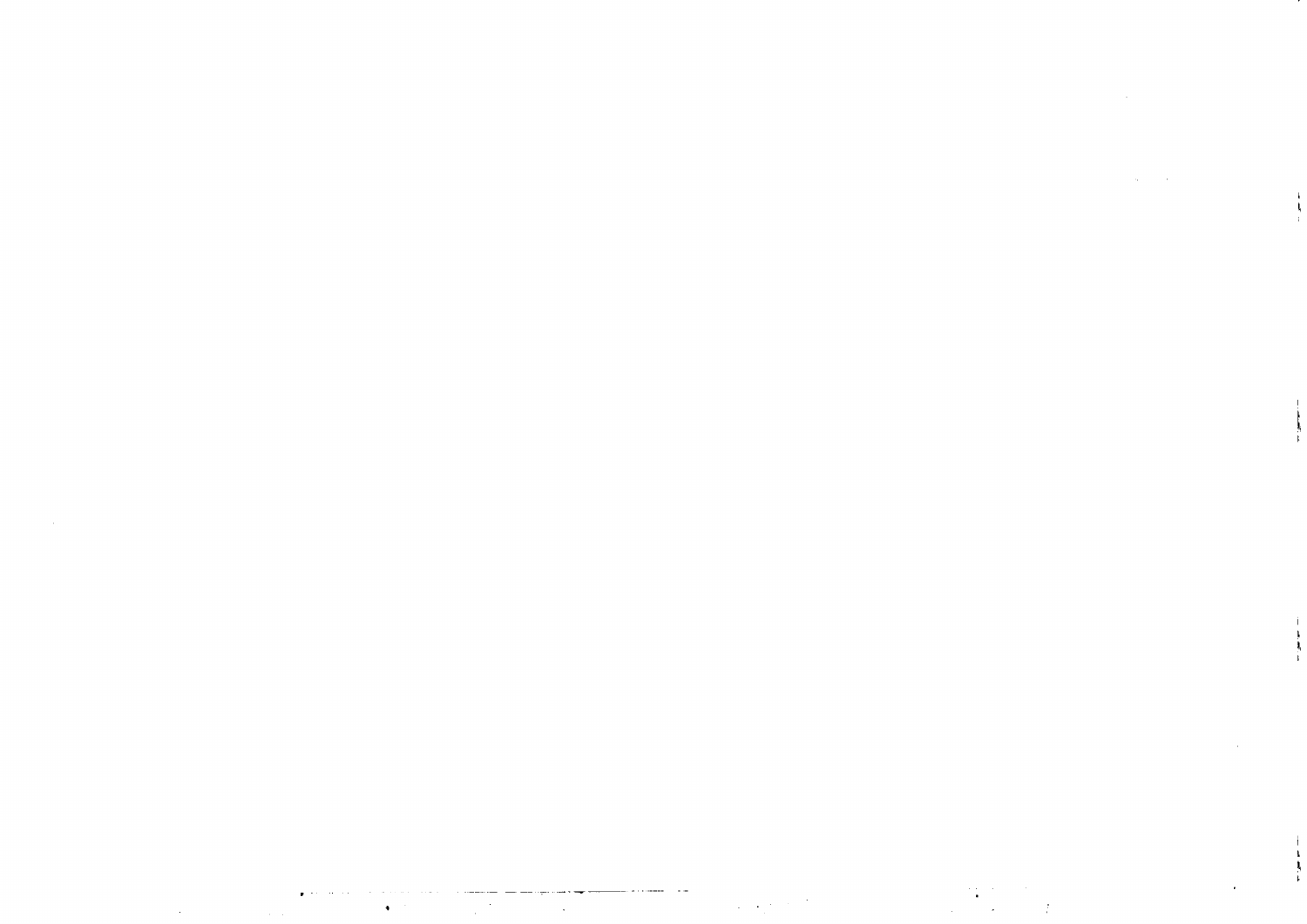## IC/88/385

## Internationa! Atomic Energy Agency

and

United Nations Educational Scientific and Cultural Organization INTERNATIONAL CENTRE FOR THEORETICAL PHYSICS

## **CHAOTICITY OF INTERVAL SELF-MAPS WITH POSITIVE ENTROPY** \*

Xiong Jincheng\*\* International Centre for Theoretical Physics, Trieste, Italy.

## ABSTRACT

Li and Yorke originally introduced the notion of chaos for continuous self-map of the interval  $I = [0,1]$ . In the present paper we show that an interval self-map with positive topological entropy has a chaoticity more complicated than the chaoticity in the sense of Li and Yorke. The main result is that if  $f: I \to I$  is continuous and has a periodic point with odd period  $> 1$  then there exists a closed subset K of I invariant with respect to  $f$  such that the periodic points are dense in  $K$ , the periods of periodic points in  $K$  form an infinite set and  $f\vert K$  is topologically mixing.

#### MIRAMARE - TRIESTE

December 1988

To be submitted for publication.

\*\* Permanent address: Department of Mathematics, University of Science and Technology of China, Hefei, Anhui, People's Republic of China.

## 1. **INTRODUCTION AND STATEMENT OF RESULTS**

Li and Yorke [4] originally introduced the notion of chaos for continuous self**maps of the interval**  $I = [0, 1]$ , and show that if a continuous map  $f : I \rightarrow I$  has a periodic **point with period 3 then the following condition (\*) is satisfied.**

 $(*)$  There exists an uncountable subset *C* of *I* such that for any two different points  $y_i$  and  $y_0$  of  $C$ 

 $\liminf_{i \to \infty} |f^{i}(y_1) - f^{i}(y_2)| = 0$  and  $\limsup_{i \to \infty} |f^{i}(y_1) - f^{i}(y_2)| > 0$ 

i.e., there exist two increasing sequences  $\{m_i\}$  and  $\{k_i\}$  of positive integers such that

 $\lim_{i\to\infty} f^{m_i}(y_i) = \lim_{i\to\infty} f^{m_i}(y_2)$  and  $\lim_{i\to\infty} f^{k_i}(y_i) \neq \lim_{i\to\infty} f^{k_i}(y_2)$ 

**Definition 1** A continuous map  $f: I \rightarrow I$  is said to be chaotic in the sense of Li and Yorke if the above condition (\*) is satisfied.

A theorem of Sarkovski [7] (see also [1]) guarantees that *f<sup>m</sup>* has a periodic point with period 3 for some  $m > 0$  if the continuous map  $f : I \to I$  has positive topological entropy (equivalently, if  $f$  has a periodic point with period which is not a power of 2 (see [6])). Therefore, the following theorem A works.

**Theorem A** [4] Every continuous self-map of the interval I with positive topological entropy is chaotic in the sense of Li and Yorke.

Some other conditions characterizing chaos of interval self-maps are given in [2] and [8].

The main aim of the present paper is to show that a continuous self-map of the interval I with positive entropy has a chaoticity more complicated than the chaoticity in the sense of Li and Yorke.

**Definition 2** Suppose  $f : X \to X$  is continuous, where X is a topological space f is said to be topologically mixing if for any two non-empty open sets *U* and *V* of *X* there exists  $N > 0$  such that  $f^{-n}(U) \cap V \neq \emptyset$  for every  $n \geq N$ .

**Definition 3** A continuous map  $f: I \to I$  is said to be strongly chaotic if there exists a closed subset  $K$  of  $I$  invariant with respect to  $f$  such that

(1) the set of periodic points is dense in *K.*

(2) the periods of periodic points in *K* form an infinite set, and

(3)  $f\vert K$  is topologically mixing.

**2**

a series and the series of the series of the series of the series of the series of the series of the series of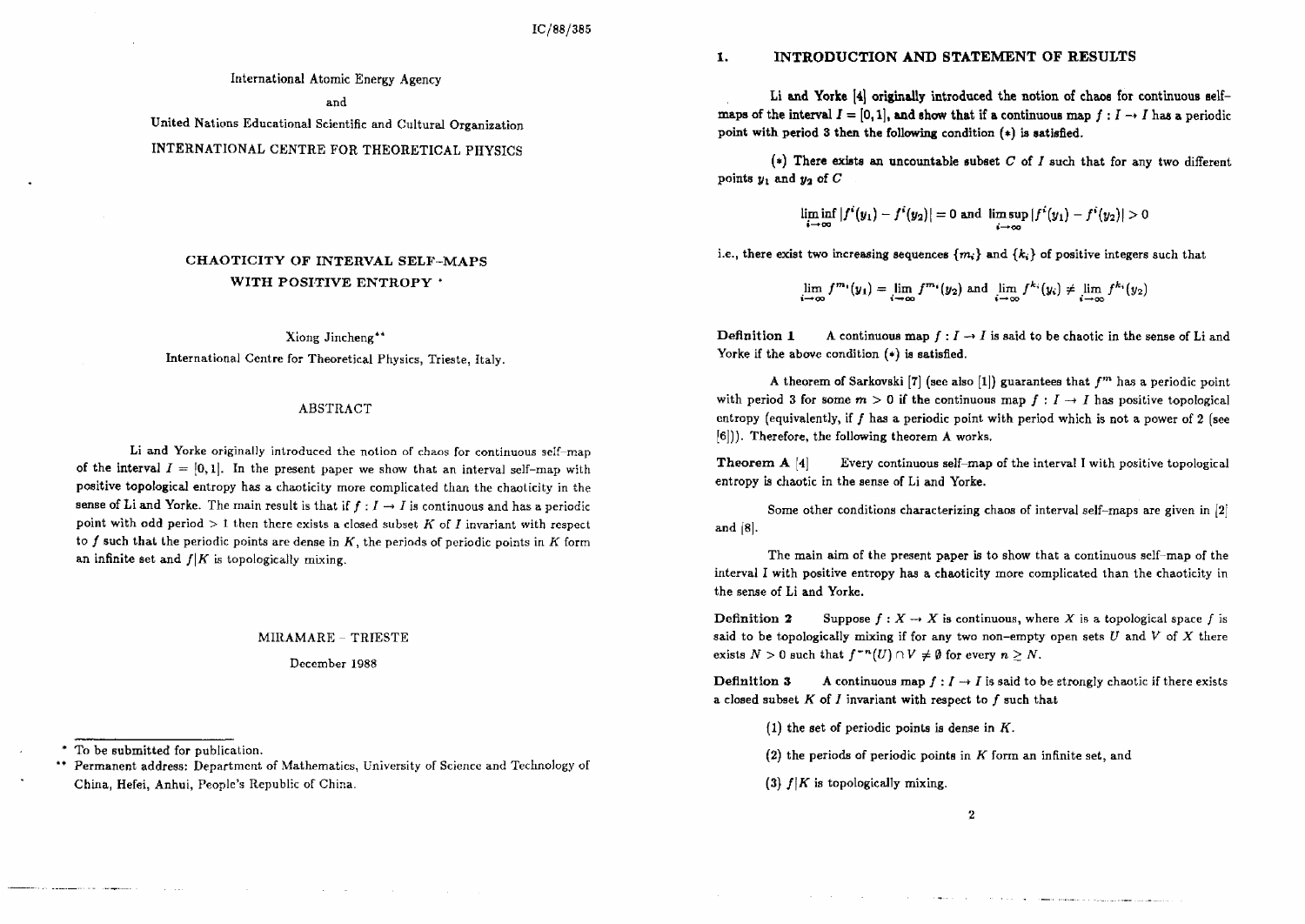To explain the highly complicated chaoticity of a topologically mixing self-map we quote a theorem (see Theorem B below) from [9],

**Definition 4 A** subset *Y* of a topological space *X* is said to be everywhere uncountable if for every non-empty open set  $U$  of  $X$  we have  $U \cap Y$  is uncountable.

**Theorem B** [9] Suppose  $f : X \to X$  is continuous, where X is a compact metric space having infinitely many points. Then  $f$  is topologically mixing if and only if for any increasing sequence  $\{q_i\}$  of positive integers and any countable dense subset *S* of *X* there exists everywhere an uncountable subset *C* of X satisfying the following conditions.

(1) For any  $s \in S$  there exists a subsequence  $\{m_i\}$  of the sequence  $\{q_i\}$  such that  $\lim_{x\to\infty}f^{m_i}(y)=s$  for every  $y\in C$ .

(2) For any  $n > 0$ , any *n* distinct points  $y_1, y_2, \ldots, y_n$  of *C* and any *n* points  $x_1, x_2, \ldots x_n$  of X there exists a subsequence  $\{k_i\}$  of the sequence  $\{q_i\}$  such that  $\lim f^k(y_j) =$ *i*—H3O *xj* for every j = 1,2,... ,n.

**Theorem Suppose** *J* : *I* is continuous. Then *I* has a periodic point with odd period > 1 if and only if / is strongly chaotic.

Therefore, f has a periodic point with period  $2^n \cdot d$ , where  $d > 1$  is odd, if  $f^{2^n}$  is strongly chaotic.

Corollary 1 Suppose  $f: I \to I$  is continuous. Then the following conditions are equivalent.

 $(1)$  f has positive topological entropy.

(2)  $f^{2^n}$  is strongly chaotic for some  $n > 0$ .

(3) There is an uncountable subset  $C$  of  $I$  densen in itself such that for every  $y \in C$  the set of limit points of the sequence  $\{f^{2^i}(y)\}$  is exactly the closure  $\bar{C}$  of  $C.$ 

(4) There is a point  $x \in I$  such that the set of limit points of the sequence  $\{f^{2^i}(x)\}$ contains at least 3 distinct points.

**Corollary 2** Suppose  $f: I \to I$  is a continuous map with positive topological entropy. Then for any increasing sequence  ${g_i}$  of positive integers there exists an uncountable subset *C* of *I* such that for any two different points  $y_1$  and  $y_2$  of *C* and any periodic point  $p$  of  $f$ 

$$
\lim_{i\to\infty}\inf|f^{q_i}(y_1)-f^{q_i}(y_2)|=0,\ \liminf_{i\to\infty}|f^{q_i}(y_1)-f^{q_i}(y_2)|>\delta,
$$

and

$$
\limsup_{i\to\infty}|f^{q_i}(y_1)-f^{q_i}(p)|>\delta
$$

 $\mathbf{3}$ 

where  $\delta > 0$  is a constant.

Especially, there exists an uncountable set *C of I* such that for any two different points *yi* and *y2* of *C* and any periodic point *p* of /,

$$
\liminf_{i\to\infty}|f^{2^i}(y_1)-f^{2^i}(y_2)|=0, \ \limsup_{i\to\infty}|f^{2^i}(y_1)-f^{2^i}(y_2)|>\delta
$$

and

$$
\limsup_{i\to\infty}|f^{2^*}(y_1)-f^{2^*}(p)|>\delta
$$

where  $\delta > 0$  is a constant.

We put the proofs of the results above in Sec. 3.

#### **2. PRELIMINARIES**

Let  $Y = \{1, 2, ..., n\}$  with the discrete topology and let  $\sum_{n} = \prod_{i=1}^{\infty} Y_i$  with the product topology, where  $Y_i = Y$  for every  $i > 0$ . The topological space  $\sum_{n=1}^{\infty}$  is compact and metrizable and a metric  $d$  on  $\sum_{n}$  is given by

$$
d(x,y)=\sum_{i=1}^{\infty}|x_i-y_i|/2
$$

where  $x = x_1 x_2 ...$  and  $y = y_1 y_2 ...$  are in  $\sum_n$ . The shift  $\sigma : \sum_n \to \sum_n$  is defined by  $\sigma(x_1x_2...)=x_2x_3...,$  where  $x_1x_2... \in \sum_n$ .

For a given  $n \times n$  matrix  $A = (a_{ij})$  consisting of 0's and 1's let  $\sum_n(A)$  be the subsets of all  $x_1x_2... \in \sum_n$  such that  $a_{x_ix_{i+1}} = 1$  for every  $i > 0$ . It is clear that  $\sum_n(A)$ is a closed subset of  $\sum_{n}$  invariant with respect to  $\sigma$ . The map  $\sigma_A = \sigma | \sigma_n(A) : \sum_{n} (A) \rightarrow$  $\sum_{n}(A)$  is called a subshift of finite type determined by the matrix A.

**Lemma 1** Suppose A is an  $n \times n$  matrix consisting of 0's and 1's. Then the subshift  $\sigma_A$  of finite type determined by the matrix A is topologically mixing if and only if there exists  $N > 0$  such that each coefficient of the matrix  $A^m = A \times A \times ... \times A$  is positive for

*m times*

every  $m > N$ .

For proof see [5, pp. 71-72].

Suppose  $f: I \to I$  is continuous. Let  $J_1, J_2, \ldots, J_n$  be n non-trivial closed subintervals of *I* whose interiors are disjoint. We will call an  $n \times n$  matrix  $A = (a_{ij})$ consisting of 0's and 1's a covering matrix with respect to the intervals  $J_1, J_2, \ldots, J_n$  if  $a_{ij} = 1$  implies  $f(J_i) \supset J_j$ . A matrix A is said to be a covering matrix of f if it is a covering matrix with respect to some subintervals of I.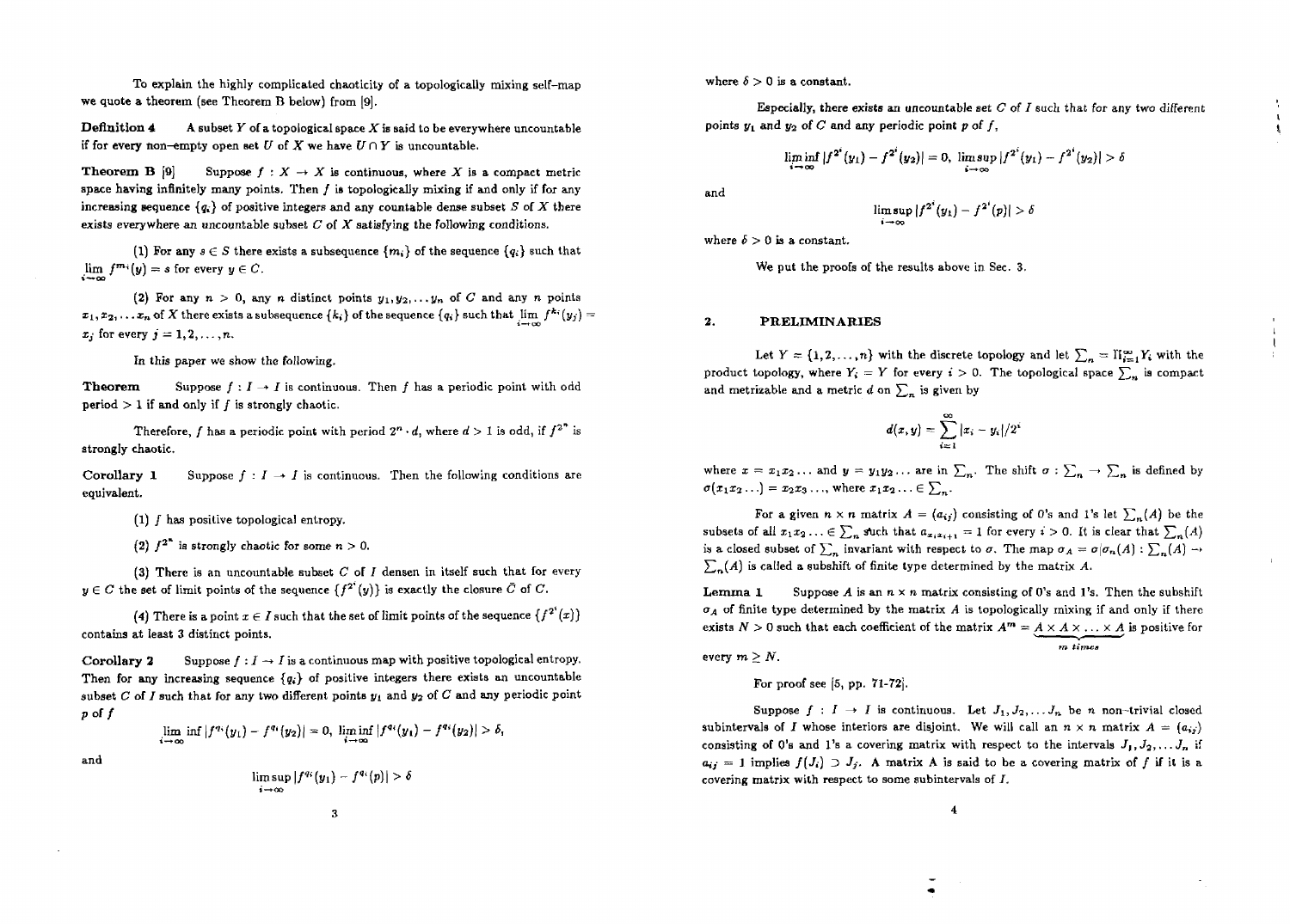**Lemma 2** If a continuous map  $f: I \to I$  has a periodic point with odd period  $> 1$ then there exists an even number  $n > 0$  and a covering  $n \times n$  matrix A such that

(1) the set of periodic points of  $\sigma_A$  is dense in  $\sum_n(A)$ ,

(2) the periods of periodic points of  $\sigma_A$  form an infinite set, and

(3)  $\sigma_A$  is topologically mixing.

**Proof** From Lemma 2.1 in [1, pp. 22-24] it follows that for some even number  $n > 0$ there exists *n* non-trivial subintervals  $I_1, I_2, \ldots, I_n$  of *I* whose interiors are disjoint such that  $f(I_1) \supset I_1 \cup I_2$ ,  $f(I_i) \supset I_{i+1}$  for  $i = 2, 3, \ldots, n-1$ , and  $f(I_n) \supset I_1$ . Therefore,  $f$  has a covering  $n \times n$  matrix  $A = \{a_{ij}\}\$ , where  $a_{ij} = 1$  if and only if  $(i,j) = (1,1), (i,j) = (i,i+1)\}$ for  $i = 2, 3, ..., n - 1$ , or  $(i, j) = (n, 1)$ . We now prove that the matrix A is required.

Suppose  $x_1x_2...x_m$  is a finite sequence, where  $x_i \in \{1,2,...,n\}$  such that  $a_{\alpha_i,\alpha_{i+1}} = 1$  for  $i = 1,2,...,m-1$  and  $a_{\alpha_{m}^{\alpha_{1}}} = 1$ . We denote  $(x_1 x_2 ... x_m)^\infty$  the sequence constructed by repeating infinitely the sequence  $x_1x_2...x_m$ , i.e.,

 $(x_1x_2...x_m)$ <sup>∞</sup> =  $x_1x_2...x_m$   $x_1x_2...x_m$   $x_1x_2...x_m...$ 

It is easy to see that  $(x_1x_2 \tldots x_m)$ <sup>∞</sup> is a periodic point of  $\sigma_A$ . We now verify the condition  $(1)-(3)$  of this lemma.

(1) Suppose 
$$
x = x_1 x_2 ... \in \sum_n (A)
$$
. For any  $N > 0$ 

$$
x'=(x_1x_2\ldots x_N(x_N+1)(x_N+2)\ldots n12\ldots(x_1-1))^{\infty}
$$

is a periodic point of  $\sigma_A$  such that  $d(x, x') < \frac{1}{2N}$ . Hence, the set of periodic point of  $\sigma_A$  is dense.

(2) For each  $m\geq n$  the periodic point  $\{234\ldots n-11\ldots 1-\}^{\infty}$  of  $\sigma_A$  has period *(m-n+i.)timr.a*

*m.* Hence the set of periods of periodic points is infinite.

(3) Let 
$$
A^m = (a_{ij}^{(m)})
$$
. Then for  $m \geq 2n$ 

$$
a_{ij}^{(m)} = \sum_{k_1, k_2, \ldots, k_{m-1}} a_{ik_1} \cdot a_{k_1 k_2} \cdot \ldots \cdot a_{k_{m-1} j}
$$

 $\geq a_{i(i+1)} \cdot a_{(i+1)(i+2)} \cdot \ldots \cdot a_{(n-1)n} \cdot a_{n1} \cdot a_{11} \cdot \ldots \cdot a_{11} \cdot a_{12} \cdot \ldots \cdot a_{(i-1)i} > 0$ 

By Lemma 1,  $\sigma_A$  is topologically mixing.

**Lemma 3** Suppose  $f : I \to I$  is continuous. If  $f([a, b]) \supset [c, d]$  for two non-trivial subintervals  $[a,b]$  and  $[c,d]$  of  $I,$  then there exists a non-trivial closed interval  $[a',b'] \subset [a,b]$ such that  $f([a',b']) = [c,d]$  and  $f([a',b']) = (c,d)$ . Consequently,  $f({a',b'}) = {c,d}.$ 

**Proof** Since  $f([a, b]) \supset [c, d]$  there are two points  $x, y \in [a, b]$  such that  $f(x) = a$  and  $f(y) = b$ . Without loss of generalities suppose  $x < y$ . Let  $b' = \min\{y' \in [x, y]| f(y') = d\}$ and  $a' = \max\{x' \in [x, b'] | f(x') = a\}$ . Then,  $[a', b']$  is required.

**Lemma 4** Suppose  $f: I \to I$  is continuous and  $A = (a_{ij})$  is a covering  $n \times n$  matrix with respect to *n* non-trivial subintervals  $J_1, J_2, \ldots, J_n$  of *I* whose interiors are disjoint. **Then there exists a correspondence** *D* which, for each point *x* of  $\sum_{n}(A)$ , determines a closed subinterval  $D(x)$  of *I* satisfying the following conditions

(1)  $f(D(x)) = D(\sigma_A(x))$  for every  $x \in \sum_a(A)$ 

(2) D is at most two-to-one, and if  $x, x' \in \sum_n(A)$  with  $x \neq x'$  then the interiors of  $D(x)$  and  $D(x')$  are disjoint.

(3) the set  ${x \in \sum_n (A) ||D(x)|| > 0}$  is countable, where  $||D(x)||$  denotes the length of the interval *D{x).*

(4) If  $\{x^i\}$  is a sequence of points of  $\Sigma_n(A)$  such that  $\lim_{i \to \infty} x^i = x$ , then  $\lim_{x\to\infty} p(D(x^i), D(x)) = 0$ , where  $p(D(x^i), D(x))$  denotes the distance between two intervals  $D(x^i)$  and  $D(x)$ 

(5)  $f(\partial(D(x)) = \partial(f(D(x))$  for every  $x \in \sum_n(A)$ , where  $\partial(D(x))$  and  $\partial(f(D(x))$ denotes the sets of end points of the intervals  $D(x)$  and  $f(D(x))$  respectively.

(6) if  $x \in \sum_{n}(A)$  is a periodic point of  $\sigma_A$  with period m then each point of  $\partial(D(x))$  is a periodic point of f with period  $\geq m/2$ .

**Proof** For the matrix A, a finite sequence  $x_1x_2...x_m$ , where  $x_i \in \{1,2,...n\}$ , is called A-sequence with length m if  $m = 1$  or if  $m > 1$  and  $a_{x_i x_{i+1}} = 1$  for every  $i = 1, 2, \ldots, m-1.$ 

For each A-sequence  $x_1$  with length 1, let  $J(x_1) = J_{x_1}$ . For  $m > 1$  if  $x_1 x_2 \ldots x_m$ is an A-sequence by Lemma 3 we choose, inductively, a non-trivial closed subinterval  $J(x_1x_2...x_m)$  of *I* such that  $J(x_1x_2...x_m) \subset J(x_1x_2...x_{m-1}),$   $f(J(x_1x_2...x_m)) =$  $J(x_2x_3...x_m)$  and  $f(\stackrel{\circ}{J}(x_1x_2...x_m)) = \stackrel{\circ}{J}(x_2x_3...x_m)$  where  $\stackrel{\circ}{J}$  denotes the interior of an interval *J.* Consequently, we have *f(d(J(xi,X2 ... xm))) = d[J(x2Zs .. .xm)).*

We show the following claim first. We show the following claim first.

Claim If  $x_1x_2...x_m$  and  $x'_1x'_2...x'_m$  are two different A-sequences then the interiors of  $J(x_1x_2...x_m)$  and  $J(x'_1x'_2...x'_m)$  are disjoint.

We prove this claim by induction. For  $m = 1$  the claim comes from the assumption on the intervals  $J_1, J_2, \ldots, J_n$ . Suppose for some  $m > 0$  the claim is true. If for two different A-sequences  $x_1 x_2 \ldots x_{m+1}$  and  $x'_1 x'_2 \ldots x'_{m+1}$  the intervals  $J(x_1 x_2 \ldots x_{m+1})$  and  $J(x_1'x_2'...x_{m+1}')$  have a common interior point, then  $J(x_1x_2...x_m)$  and  $J(x_1'x_2'...x_m')$ 

 $\boldsymbol{6}$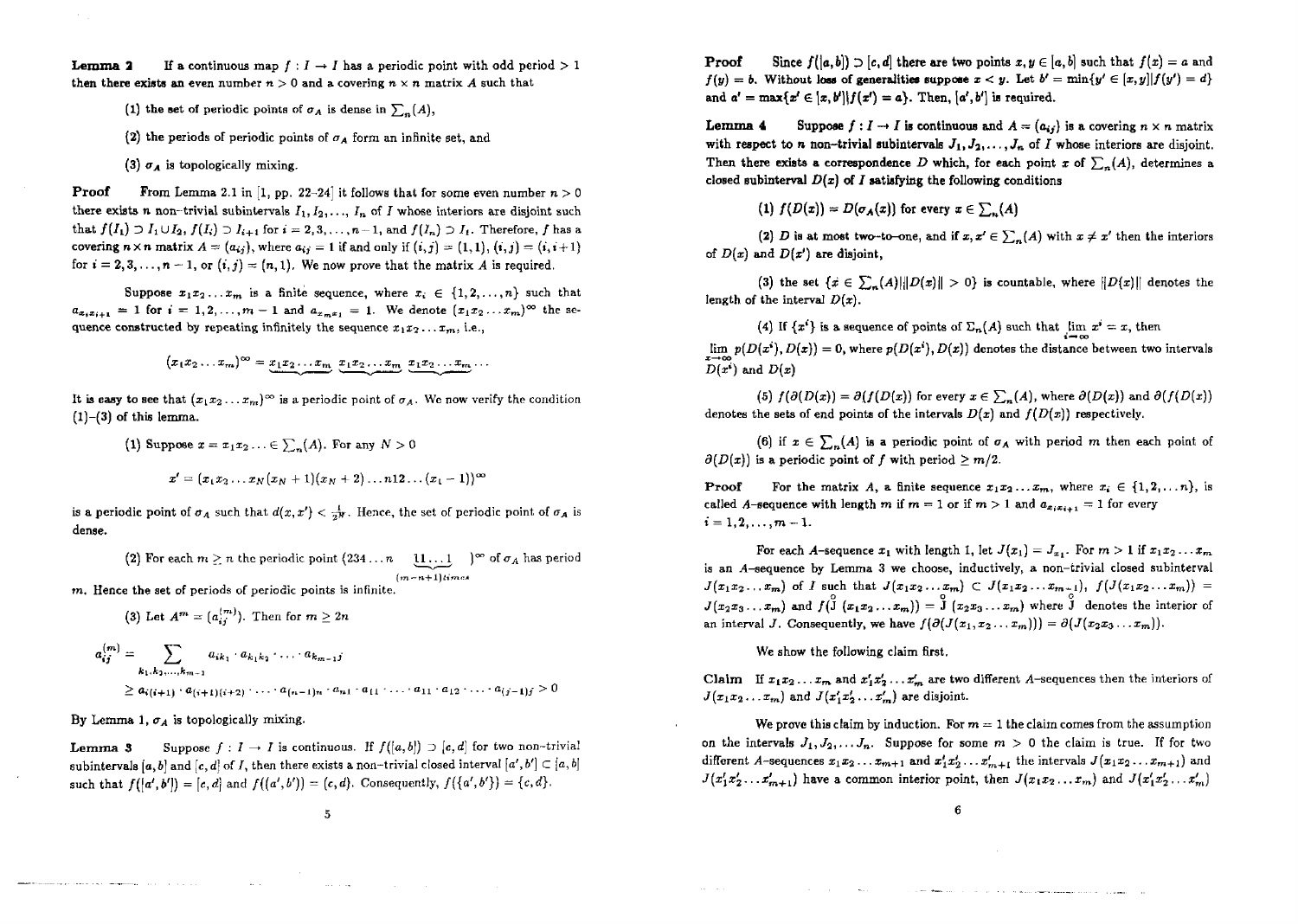would have a common interior point, so that  $x_j = x'_j$  for every  $j = 1, 2, \ldots m$  by inductive assumption. On the other hand,  $\hat{J}(x_2x_3...x_{m+1}) = f(\hat{J}(x_1x_2...x_{m+1})$  and  $\int_{0}^{0} (\pmb{x_2^t}\pmb{x_3^t}\dots\pmb{x_{m+1}^t}) = f(\int_{0}^{0} (\pmb{x_1^t}\pmb{x_2^t}\dots\pmb{x_{m+1}^t})$  would also have a common point, so that  $\pmb{x_{m+1}} =$  $J\{x_2x_3...x_{m+1}\} = J\{J\{x_1x_2...x_{m+1}\}$  would also have a common point, so that  $x_{m+1} = J\{J\}$  $x'_{m+1}$ . Hence  $x_1 x_2 ... x_{m+1} = x_1 x_2 ... x_{m+1}$ , a contradiction. Therefore, the claim works for  $m + 1$ . By induction the claim is proved.

We now define the correspondence *D* as follows. For each  $x = x_1 x_2 ... \in \sum_n (A)$ ,  $x_1x_2...x_i$  is an A-sequence for every  $i > 0$  and we have  $J(x_1) \supset J(x_1x_2) \supset J(x_1x_2x_3)$ ... Let  $D(x) = \bigcap_{i=1}^{\infty} J(x_1x_2...x_i)$ .  $D(x)$  is a closed subinterval of *I*. It is clear that  $\lim_{i \to \infty} ||J(x_1x_2...x_i)|| = ||D(x)||$ .

lemma. We now show that the correspondence  $D$  satisfies the conditions  $(1)-(6)$  of this

(1) Suppose 
$$
x = x_1 x_2 ...
$$
 is a point of  $\sum_n(A)$ . Then  
\n
$$
f(D(x)) = f(\bigcap_{i=1}^{\infty} J(x_1 x_2 ... x_i))
$$
\n
$$
= f(\bigcap_{i=2}^{\infty} J(x_1 x_2 ... x_i))
$$
\n
$$
\subset \bigcap_{i=2}^{\infty} f(J(x_1 x_2 ... x_i))
$$
\n
$$
= \bigcap_{i=2}^{\infty} J(x_2 x_3 ... x_i) = D(\sigma_A(x))
$$

On the other hand if  $y \in D(\sigma_A(x))$  then for each  $i > 1$  there exists  $y_i \in J(x_1x_2...x_i)$ such that  $f(y_i) = y$ . Let y' be a limit point of the sequence  $\{y_i\}$ . It is easy to see that  $y' \in D(x)$  and  $f(y') = y$ . Hence  $f(D(x)) \supset D(\sigma_A(x))$ .

(2) If  $x = x_1x_2...x' = x'_1x'_2...$  and  $x'' = x''_1x''_2...$  are three distinct points of  $\Sigma_n(A)$ , then  $x_1x_2...x_m, x'_1x'_2...x'_m$  and  $x''_1x_2...x''_m$  are distinct for some m large enough, so that  $J(x_1, x_2... x_m) \cap J(x'_1 x'_2 ... x'_m) \cap J(x''_1 x''_2 ... x''_m)$  is empty by the claim above. Hence,  $D(x) = D(x') = D(x'')$  is not true. This proves the first statement of condition **(2)-**

If  $x = x_1x_2...$  and  $x' = x'_1x'_2...$  are two points of  $\sum_n(A)$  such that  $D(x)$  and  $D(x^{\prime})$  have a common interior point then  $J(x_1x_2...x_i)$  and  $J(x_1^{\prime},x_2^{\prime},...x_i^{\prime})$  have a common interior point for every  $i > 0$ , so that  $x_1x_2...x_i = x'_1x'_2...x'_i$ . Hence, we have  $x = x'$ . This proves the second statement of the condition (2).

(3) Since every family of disjoint open subintervals of  $I$  is countable, the family  $\{D(x)| ||D(x)|| > 0, \ x \in \sum_n(A)\}$  and the set  $\{x \in \sum_n(A)| ||D(x)|| > 0\}$  are also countab by (2).

(4) Suppose  $\{x^i\}$  is a sequence of points of  $\sum_n(A)$  such that  $\lim x^i = x$ , where  $x^i = x^i_j x^j_{\infty}$ , and  $x = x_1 x_2$ .... Recall that  $\lim ||J(x_1 x_2 ... x_i)|| \Rightarrow ||D(x)||$ . Given  $\varepsilon > 0$ , choose  $N > 0$  such that  $||J(x_1x_2...x_N)|| - ||D(x)|| < \varepsilon$ . Then, choose  $M > 0$ such that for every  $i > M$  we have  $d(x^i, x) < \frac{1}{2^N}$ , so  $x_1^i x_2^i \ldots x_N^i = x_1 x_2 \ldots x_N$ . Hence,

 $D(x^i)$  and  $D(x)$  are contained in  $J(x_1x_2...x_N)$  for every  $i > N$ . Then we have  $\rho(D(x^i))$ ,  $D(x)$ )  $\leq$   $||J(x_1x_2...x_N)|| - ||D(x)|| < \varepsilon$  for every  $i > N$  and lim  $\rho(D(x'), D(x)) = 0$ .

(5) Suppose  $x = x_1 x_2 \ldots$  is a point of  $\sum_n(A)$ . If the f-image of an end point of  $D(x)$  is an interior point of  $f(D(x)) = D(\sigma_A(x))$ , then for *i* large enough there is an end point of  $J(x_1x_2...x_4)$  whose f-image is an interior point of  $J(x_2x_3...x_4)$ . This is a contradiction, so  $f(\partial(D(x)) \subset \partial(f(D(x)))$ . On the other hand, an end point of  $D(\partial_A(x))$ is a limit point of a sequence of end points of  $J(x_2x_3 \ldots x_i)$ , so that it is an  $f$ -image of a limit point, which is an end point of  $D(x)$ , of a sequence of end points of  $J(x_1 x_2 ... x_i)$ . Hence  $\partial(D(\partial_A(x))) = \partial(f(D(x))) \subset f(\partial D(x)).$ 

 $\mathbf{r}$  $\mathbf{I}$ 

(6) Suppose  $x \in \sum_{n}(A)$  is a periodic point of  $\sigma_A$  with period m. By (1) we have  $f^m(D(x)) = D(\sigma_A^m(x)) = D(x)$ . Hence, if  $D(x)$  is a singleton, then it is a periodic point with period, say *d.* If  $d < m/2$ , then  $D(x) = f^d(D(x)) = f^{2d}(D(x))$ , so that  $D(x) = D(\sigma_A^d(x)) = D(\sigma_A^{2d}(x))$ , where  $x, \sigma_A^d(x)$  and  $\sigma_A^{2d}(x)$  are distinct, a contradiction with (2). Hence,  $d \geq m/2$ . Suppose  $D(x) = [y, y']$ , where  $y < y'$ . It follows from (5) and  $f^m(D(x)) = D(x)$  that either  $f^m(y) = y$  and  $f^m(y') = y'$  or  $f^m = y'$  and  $f^{m}(y') = y$ , so that in both cases we have  $f^{2m}(y) = y$  and  $f^{2m}(y') = y'$ . Hence y and y' are periodic points of / with periods, say *d* and *d'* respectively. We now prove  $d, d' \geq m/2$ . If not, suppose without loss of generality that  $d \leq m/2$ . In this case, the intervals  $D(x)$ ,  $f^d(D(x)) = D(\sigma_A^d(x))$  and  $f^{2d}(D(x)) = D(\sigma_A^{2d}(x))$ , which are non-trivial by (5), have a common end point *y*. Hence, there are two among the three  $D(x)$ ,  $D(\sigma_A^{2d}(x))$ and  $D(\sigma_A^{2d}(x))$  which have a common interior point, a contradiction with (2).

Lemma 4 is proved.

#### 3. PROOF OF RESULTS

We need one more Lemma. (For proof see [3])

**Lemma 5** Suppose  $f: I \rightarrow I$  is continuous. Then f has a periodic point with odd period  $> 1$  if and only if there is a point  $x \in I$  and an odd number  $n > 1$  such that either  $f^{n}(x) \leq x < f(x)$  or  $f(x) < x \leq f^{n}(x)$ .

## Proof of Theorem

Necessity If f has a periodic point with odd period  $> 1$ , then by Lemma 2 for some  $n > 0$  f has a covering  $n \times n$  matrix  $A = (a_{ij})$  such that the subshift  $\sigma_A : \sum_n(A) \to \sum_n(A)$ of finite type satisfying the conditions  $(1), (2)$  and  $(3)$  in Lemma 2, and by Lemma 4 there exists a correspondence D which, for each x of  $\sum_{n}$  (A), determines a closed subinterval  $D(x)$  of *I*, satisfying the conditions (1)-(6) in Lemma 4.

8

Let 
$$
P = \{x \in \sum_n(A) \|\|D(x)\| > 0\}
$$
 and  $Q = \sum_n(A) - \bigcup_{i=-\infty}^{+\infty} \sigma_A^i(P)$ . By Lemma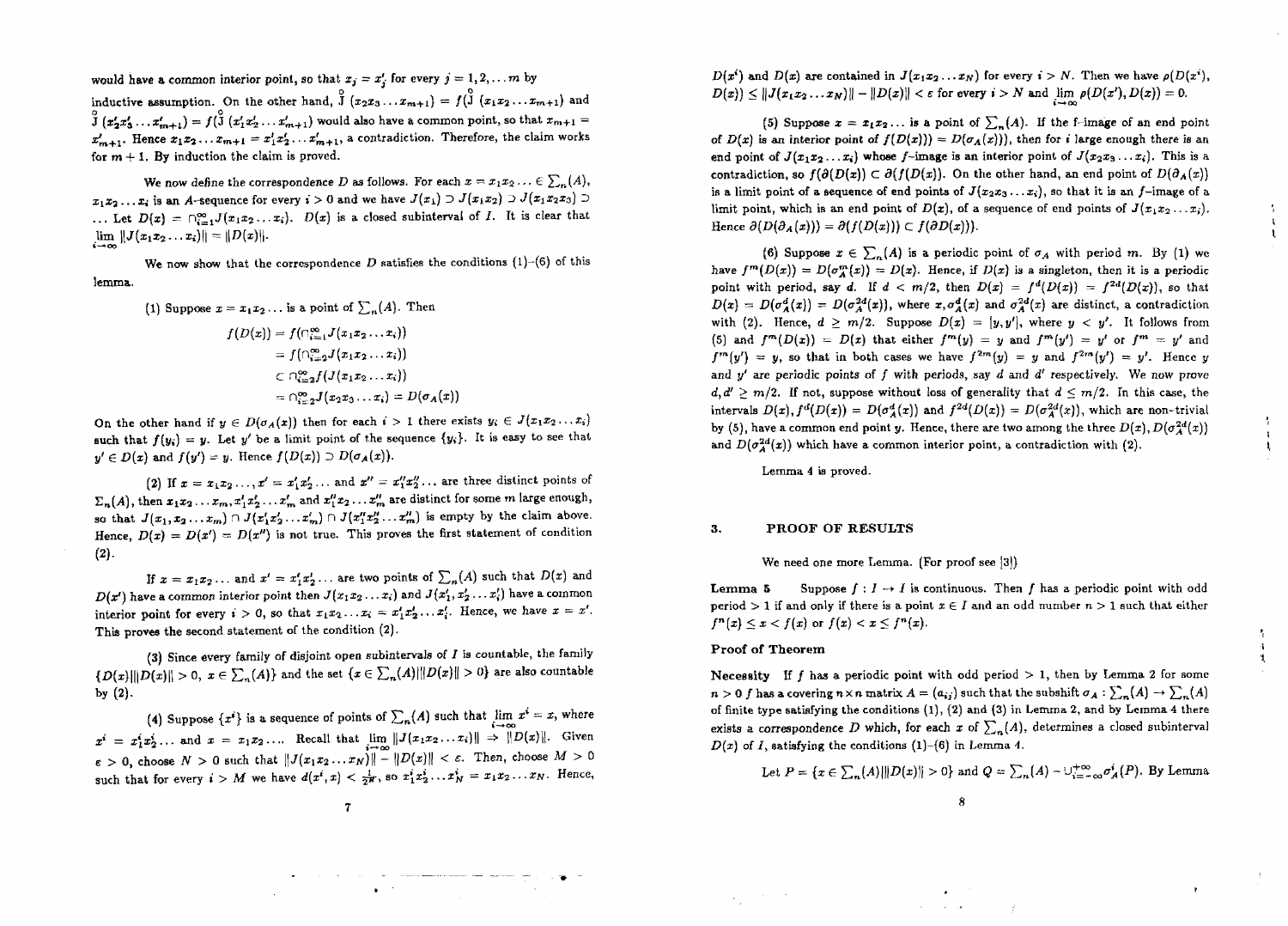4 (3) the set *P* is countable, so that the set  $U_{i=-\infty}^{+\infty} \sigma_A^i(P)$  is also countable, because  $\sigma_A$  is at most an n-to-one map. Hence, Q is the complement of a countable subset of  $\sum_{n}(A)$ . It is easy to see that  $Q$  is invariant with respect to  $\sigma_A$ . We have

**Claim 1**  $\sigma_A$ )*Q* is topologically mixing.

To show this claim let U and V be two non-empty sets open in Q, and let  $\tilde{U}$ and  $\tilde{V}$  be two sets open in  $\sum_{n} (A)$  such that  $\tilde{U} \cap Q = U$  and  $\tilde{V} \cap Q = V$ . Since  $\sigma_A$  is topologically mixing by Lemma 2 (3), there is  $N > 0$  such that  $f^i(\tilde{U}) \cap \tilde{V} \neq \phi$  for every  $t > N$ . It follows from Theorem B that every non-empty open set of  $\sigma_n(A)$  is uncountable, so is the non-empty open set  $f^{-i}(\tilde{U}) \cap \tilde{V}$ . Hence,  $f^{-i}(U) \cap V = f^{-i}(\tilde{U}) \cap \tilde{V} \cap Q \neq \emptyset$ , because Q is the complement of a countable subset.

Let  $L = U_{x \in Q} D(x)$ . Recall that for each  $x \in Q$  the interval  $D(x)$  is a singleton, so that *D* can be regarded as a map from Q to *L.* Then, it follows from Lemma 4 the following

**Claim 2** (1) the map  $D: Q \to L$  is continuous and at most two-to-one.

(2) The subset *L* of J is invariant with respect to /, and

(3)  $D \circ (\sigma_A|Q) = (f|L) \circ D$ ,

If *U* and *V* are two non-empty sets open in *L*, then by Claim 2(3) for each  $i > 0$ 

we have

 $(\sigma_A|Q)^{-\ast}(D^{-1}(U)) \cap D^{-1}(V) = D^{-1}((f|L)^{-\ast}(U) \cap V)$ 

Hence  $(\sigma_A|Q)^{-i}(D^{-1}(U))\cap D^{-1}(V)\neq \phi$  implies  $(f|L)^{-i}(U)\cap V\neq \phi$ .  $\sigma_A|Q$  is topological mixing, so is  $f|L$ .

To complete the proof of necessity part it is sufficient to verify that the closed subset  $K = \bar{L}$  of *I* satisfies the conditions (1), (2) and (3) of Definition 3.

Obviously,  $K$  is invariant with respect to  $f$ . Since every non-empty set open in *K* contains a non-empty set open in L and  $f\vert L$  is topologically mixing it follows that  $f\vert K$ is topologically mixing.

We now claim that  $\partial D(x) \cap K \neq \emptyset$  for each  $x \in \sum_{n} (A)$ . The reason is that if  $x \in Q$  then  $D(x) \in L \subset K$  and if  $x \in Q$ , then by Lemma 4(4) for a sequence  $\{x^{i}\}$  of points of *Q* such that  $\lim x^i = x$  the sequence  $\{D(x)\}$  has at least one limit point in  $\partial(D(x)) \cap K$ .

By Lemma 4 (6) if x is a periodic point of  $\sigma_A$  with period m then there exists a periodic point of f in  $\partial(D(x)) \cap K$  with period  $\geq \frac{m}{2}$ . Consequently, by Lemma 2 (2) the periods of periodic points in K form an infinite set.

Suppose y is a point of K. Given  $\varepsilon > 0$ , there is  $y' \in L$  such that  $|y - y'| < \varepsilon/2$ . Let  $x' \in Q$  such that  $D(x') = y'$ . By Lemma 2(1) and Lemma 4 (1 and 3) we can choose a periodic point p of  $\sigma_A$  such that  $|t - y| < \varepsilon/2$  for each  $t \in D(p)$ . There is a periodic point, say *q*, of f in  $D(p) \cap K$ . Then, we have  $|q - y| < \varepsilon$ . This shows that the set of periodic points of *f\K* is dense in *K.*

**Sufficiency** Suppose  $f: I \rightarrow I$  is strongly chaotic and  $K \subset I$  is a closed subset of I. invariant with respect to f, satisfying the conditions  $(1)$ ,  $(2)$  and  $(3)$  in Definition 3. By Definition 3 (2) K has infinitely many points, and by Definition 3(3)  $f|K$  is topologically mixing. Let *S* be a countable subset dense in *K* containing the maximum 6 and the minimum *b'* of *K* and let  ${g_i}$  be the sequence such that  ${g_i = 2i - 1}$  for every  $i > 0$ . By Theorem B there is a point *y* of *K* with  $b' < y < b$  such that  $\lim f^{k_i}(y) = b$  and lim  $f^{k_i'}(y) = b'$  for some two subsequences  $\{k_i\}$  and  $\{k_i'\}$  of the sequence  $\{q_i\}$ . Since  $k_i$ and  $k'$  are odd numbers it follows from Lemma 5 that  $f$  has a periodic point with odd period  $> 1$  in any case either  $y < f(y)$  or  $f(y) < y$ .

**Proof of Corollary 1** (1)  $\Rightarrow$  (2). By the above theorem and a theorem of Misiurewicz mentioned in Sec. 1 (see [6])

- $(2) \Rightarrow (3)$  By Theorem B
- $(3) \Rightarrow (4)$  Obviously

(4)  $\Rightarrow$  (1) Suppose  $y_1 < y_2 < y_3$  are three limit points of the sequence  $\{f^{2^i}(x)\}$ for some  $x \in I$ . Then there are  $i_0 < i_1 < i_2$  such that  $z_2 < z_0 < z_1,$  where  $z_j = f^{2^{i_j}}(x),$  $j = 0, 1, 2$ . Let  $g = f^{2^{r_0}}$  and  $u = z_0$ . Then, we have  $z_2 = g^{\ell_2}(z_0) < z_0 < z_1 = z^{\ell_1}(z_0)$ , where  $\ell_1 = 2^{i_1-i_0} - 1$  and  $\ell_2 = 2^{i_2-i_0} - 1$  are odd. By Lemma 5 g has a periodic point with odd period  $> 1$ , so that f has a periodic point with period which is not a power of 2. Hence the topological entropy of  $f$  is positive (see [6]).

Proof of Corollary *1* Suppose / has a periodic point with period 2" • *d,* where *d* is odd > 1. Suppose  ${q_i}$  is an increasing sequence of positive integers. For each *i* let  $q_i = p_i 2^n + r_i$ , where  $0 \le r_i \le 2^n$ . Since r's take finitely many values, the sequence  $\{q_i\}$ has a subsequence for which each element takes a constant  $r_i = r$ . Hence, without loss of generality, we suppose that  $q_i = p_i 2^n + r$  for each  $i > 0$ . (If not, substitute a suitable subsequence for the original sequence.)

In the case  $r = 0$  this Corollary is an immediate consequence of the Theorem. Hence for the sequence  $\{(p_i + 1)2^n\}$  there is an uncountable subset C satisfying this Corollary. If  $r \neq 0$ , then it is easy to see that the subset  $f^{2^n-r}(C)$  is required.

 $\mathcal{A}$  is the contract of the contract of the contract of the contract of  $\mathcal{A}$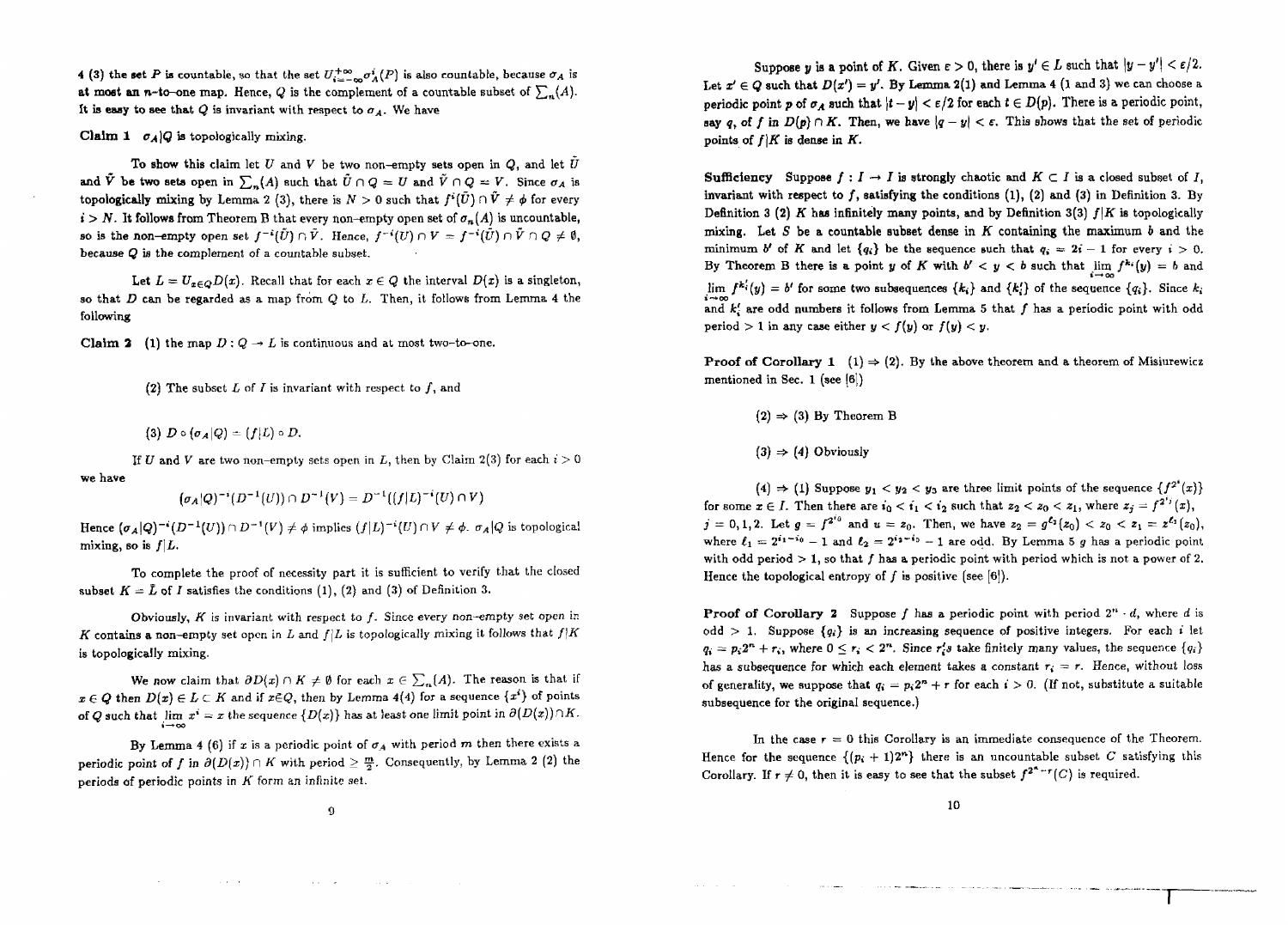### A cknowledgments

The author would tike to thank Professor Abdus Salam, the International Atomic Energy Agency and UNESCO for hospitality at the International Centre for Theoretical Physics, Trieste.Work partially supported by the National Science Foundation of China,

### REFERENCES

[I] L. Block, J. Guckenheirner, M. Misiurewicz and L.S. Young, *Periodic Points and Topologieal Entropy of One-Dimensional Maps,* Lecture Notes Math. 819 (Springer, 1980) 18-34.

 $\mathbf{1}$  $\mathbf{A}$ 

-l

f.  $\mathbf{v}$  $\mathbf{I}$ 

-1

- [2] K. Jankova and J. Smital, *"A characterization of chaos",* Bull. Austral. Math. Soc. 34 (1986) 283-292.
- [3] T.Y. Li, M. Misiurewicz, G. Pianigian and J. Yorke, *"Odd chaos",* Phys. Lett. **A87** (1982) 272-273.
- [4] T.Y. Li and J. Yorke, *"Period three implies chaos",* Amer. Math. Monthly, 82 (1975) 985-992.
- [5] R. Mafi£, *Ergodic Theory and Dijferentiable Dynamics,* (Springer—Verlag, 1987).
- [6] M. Misiurewicz, *"Horseshoes for mappings of the intervar*, Bull. Acad, Polon. Sci. Ser. Math. **27** (1979) 167-169.
- [7] A.N. Sarkovskii, *"Coexistence of cycles of continuous maps of the line into itself",* Ukrain Mat. Z. 16 (1964) 61-71.
- [8] J. Smital, *"Chaotic functions with zero topologieal entropy"*, Trans. Amer. Math. Soc. **297** (1986) 269-282.
- [9] J. Xiong, *"Erratic time dependence of orbits of topologically mixing maps",* ICTP, Trieste, preprint IC/88/ (1988).

 $\overline{\phantom{a}}$ 

الأزاوا القوف بمتخصصهم وووب وجعفى بمرز

 $\blacksquare$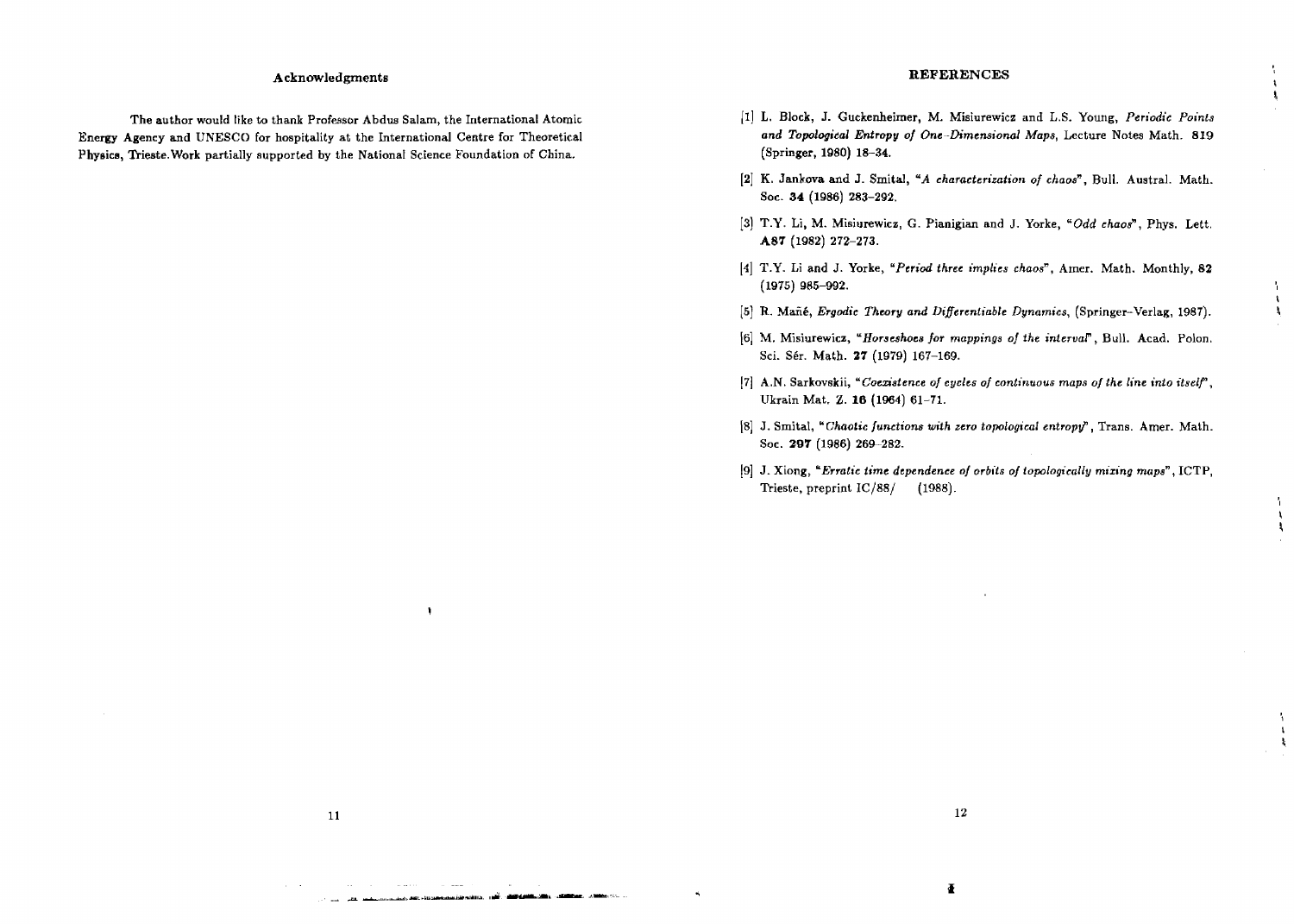$\mathcal{L}(\mathcal{L}^{\mathcal{L}}(\mathcal{L}^{\mathcal{L}}(\mathcal{L}^{\mathcal{L}}(\mathcal{L}^{\mathcal{L}}(\mathcal{L}^{\mathcal{L}}(\mathcal{L}^{\mathcal{L}}(\mathcal{L}^{\mathcal{L}}(\mathcal{L}^{\mathcal{L}}(\mathcal{L}^{\mathcal{L}}(\mathcal{L}^{\mathcal{L}}(\mathcal{L}^{\mathcal{L}}(\mathcal{L}^{\mathcal{L}}(\mathcal{L}^{\mathcal{L}}(\mathcal{L}^{\mathcal{L}}(\mathcal{L}^{\mathcal{L}}(\mathcal{L}^{\mathcal{L}}(\mathcal{L}$ 

 $\mathcal{L}(\mathcal{L}(\mathcal{L}))$  and the contribution of the contribution of the contribution of the contribution of the contribution of the contribution of the contribution of the contribution of the contribution of the contribution

 $\label{eq:2.1} \mathcal{L}(\mathcal{A}) = \mathcal{L}(\mathcal{A}) = \mathcal{L}(\mathcal{A})$ 

 $\mathcal{O}(\mathcal{O}_\mathcal{O})$  . We have a simple point of the set of the set of the set of the set of the set of the set of the set of the set of the set of the set of the set of the set of the set of the set of the set of the set  $\phi$  and the second contract of the second  $\phi$  $\sim 0.0000$  , and  $\sim 0.000$